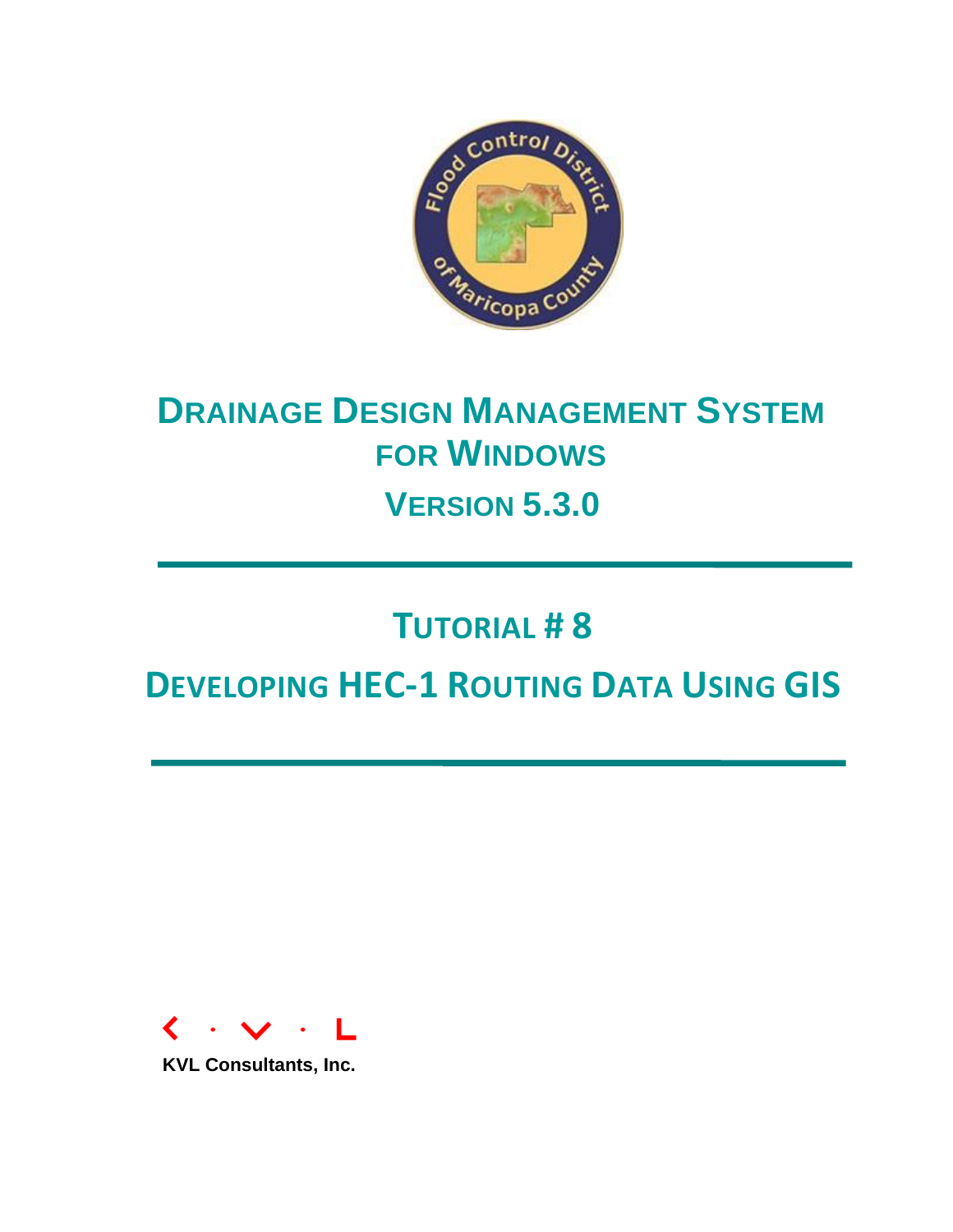# **DEVELOPING HEC-1 ROUTING DATA USING GIS**

# **TABLE OF CONTENTS**

# **No. Section Page**

| 3.0 UPDATE THE ROUTING DATA IN THE HEC-1 MODEL USING "ROUTES. SHP"  7 |  |
|-----------------------------------------------------------------------|--|
|                                                                       |  |
|                                                                       |  |
|                                                                       |  |
|                                                                       |  |
|                                                                       |  |
|                                                                       |  |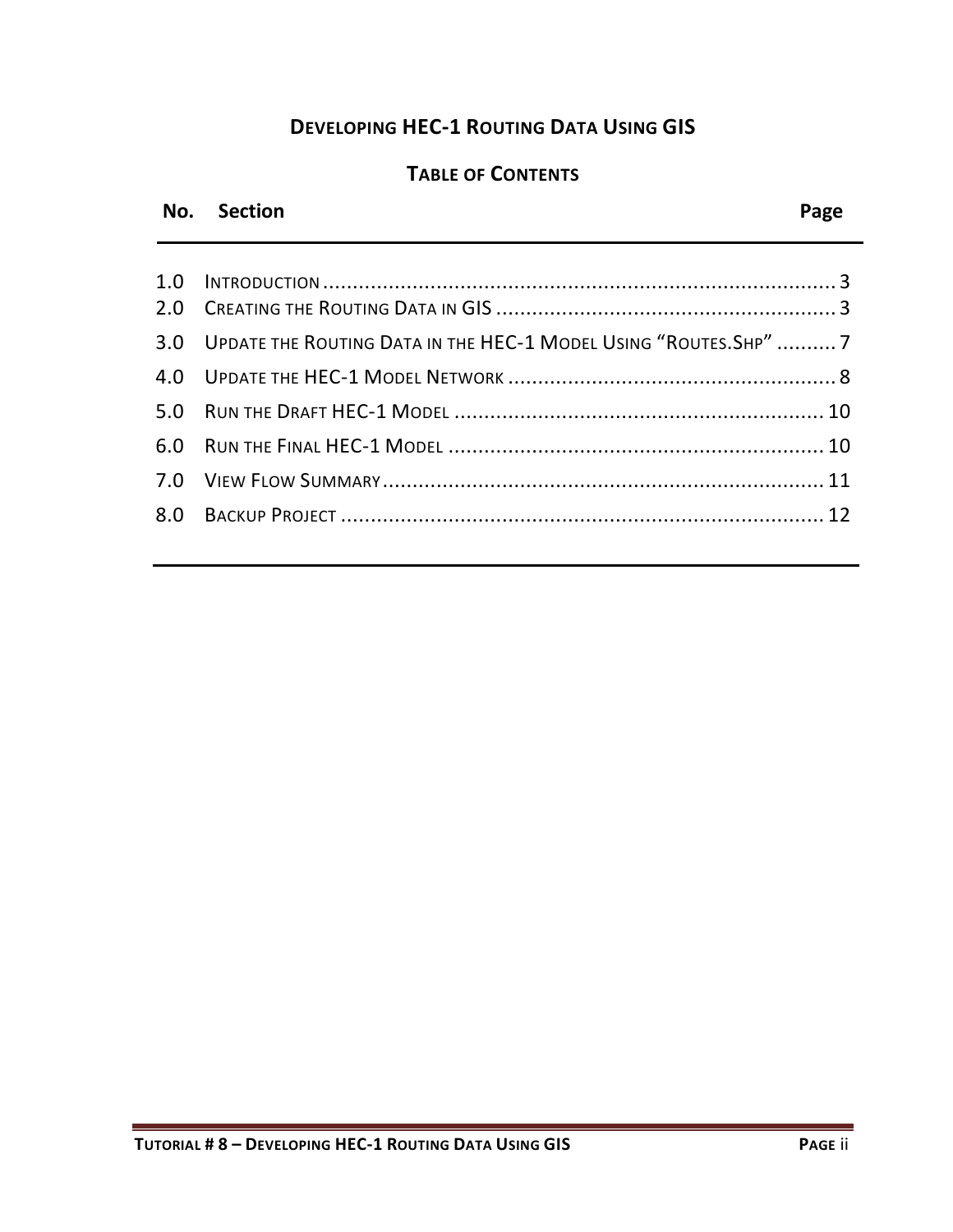# **DEVELOPING A HEC-1 ROUTING DATA USING GIS**

#### **DATE UPDATED: JUNE 30, 2016**

#### <span id="page-2-0"></span>**1.0 INTRODUCTION**

This tutorial is the same as **TUTORIAL #2** (**NEW HEC-1 MODEL FROM GIS**) except that this tutorial employs the routing data that have been assembled in GIS. This tutorial describes how a routing shapefile *("Routes.shp"*) is created and how the required attribute fields are defined and populated. The routing shapefile is a polyline feature which connects the drainage outlet of an upstream sub-basin to the drainage outlet of the immediate sub-basin downstream. The routing paths define the main flow paths for the drainage runoff.

This tutorial will revisit *Step 16* of **TUTORIAL #2,** and instead of manually entering the four (4) routing data for Route **ID**'s *010005, 010010, 010105,* and *010110* for the Kinematic Wave method, the routing data are read directly and imported from *"Routes.shp"* table (i.e., *"Routes.dbf"*).

### <span id="page-2-1"></span>**2.0 CREATING THE ROUTING DATA IN GIS**

To create the *"Routes.shp"* (i.e., the bold yellow green polylines in **FIGURE 1**), we need to ensure that the polyline features for the routing flow paths comprise the main flow paths from the upstream sub-basin drainage outlet to the downstream drainage outlet of the receiving sub-basin. These drainage outlets (represented by the point features on the map) are also called flow concentration points.

From **TUTORIAL #2**, the routing polylines (shown in **FIGURE 1)** are described in the following table:

| No.            | <b>RouteID</b>       | U/S Drainage<br><b>Outlet ID</b> | D/S Drainage<br><b>Outlet ID</b> |
|----------------|----------------------|----------------------------------|----------------------------------|
| 1              | 010005               | 010005                           | 010010                           |
| $\overline{2}$ | 010105               | 010105                           | 010110                           |
| 3              | <i><b>010110</b></i> | 010110                           | 010010                           |
|                | 010010               | 010010                           | 010015                           |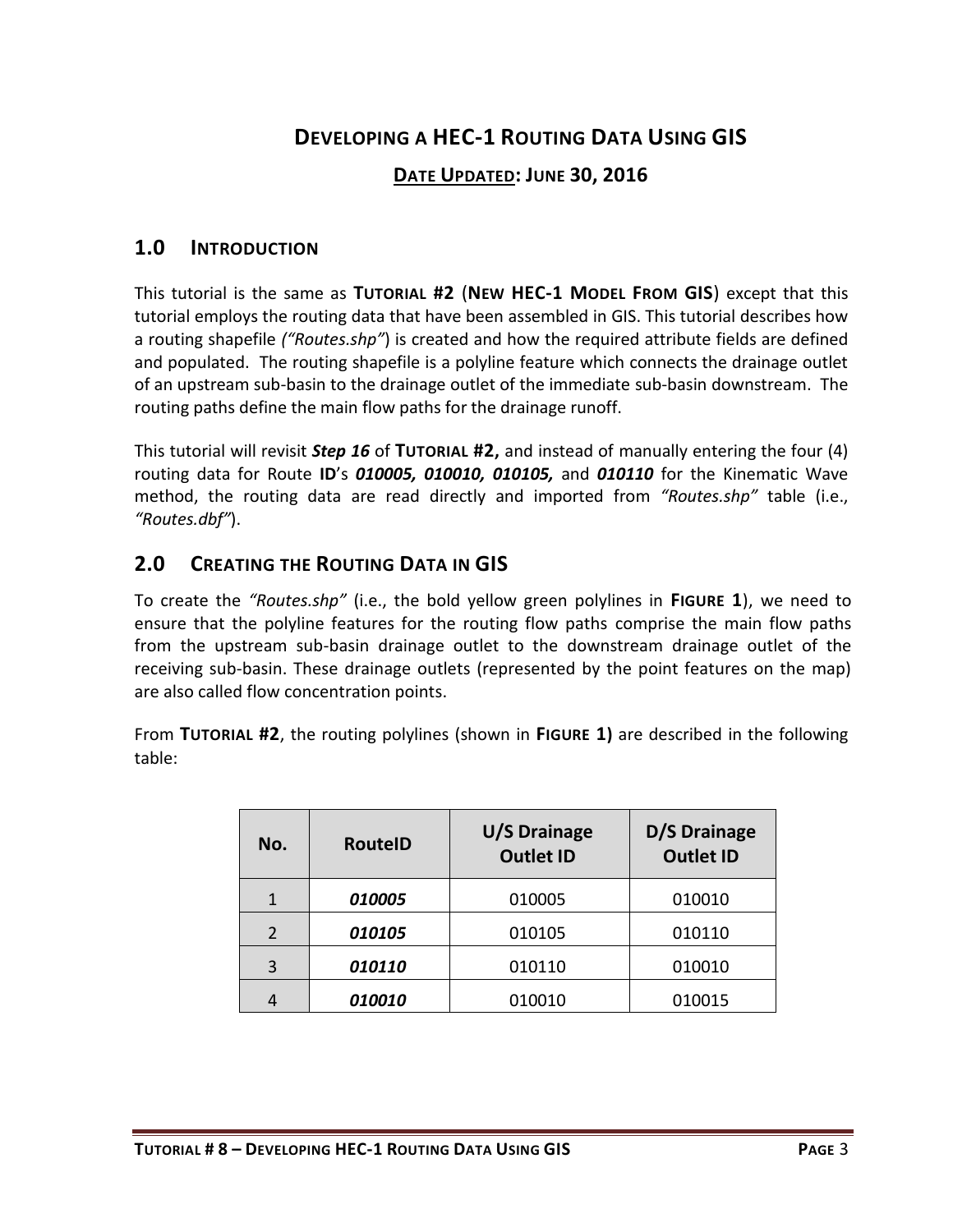

**FIGURE 1 – RELEVANT GIS DATASETS FOR TUTORIAL #8**

# **2.1 Data Specification for Required Attributes**

In GIS, the associated table *("Routes.dbf*) that defines the required attributes of individual route polylines specific to the routing method used are identified and described in the **Required Mapping Fields** table (*Maps Import Routing Data Required Map Fields*).

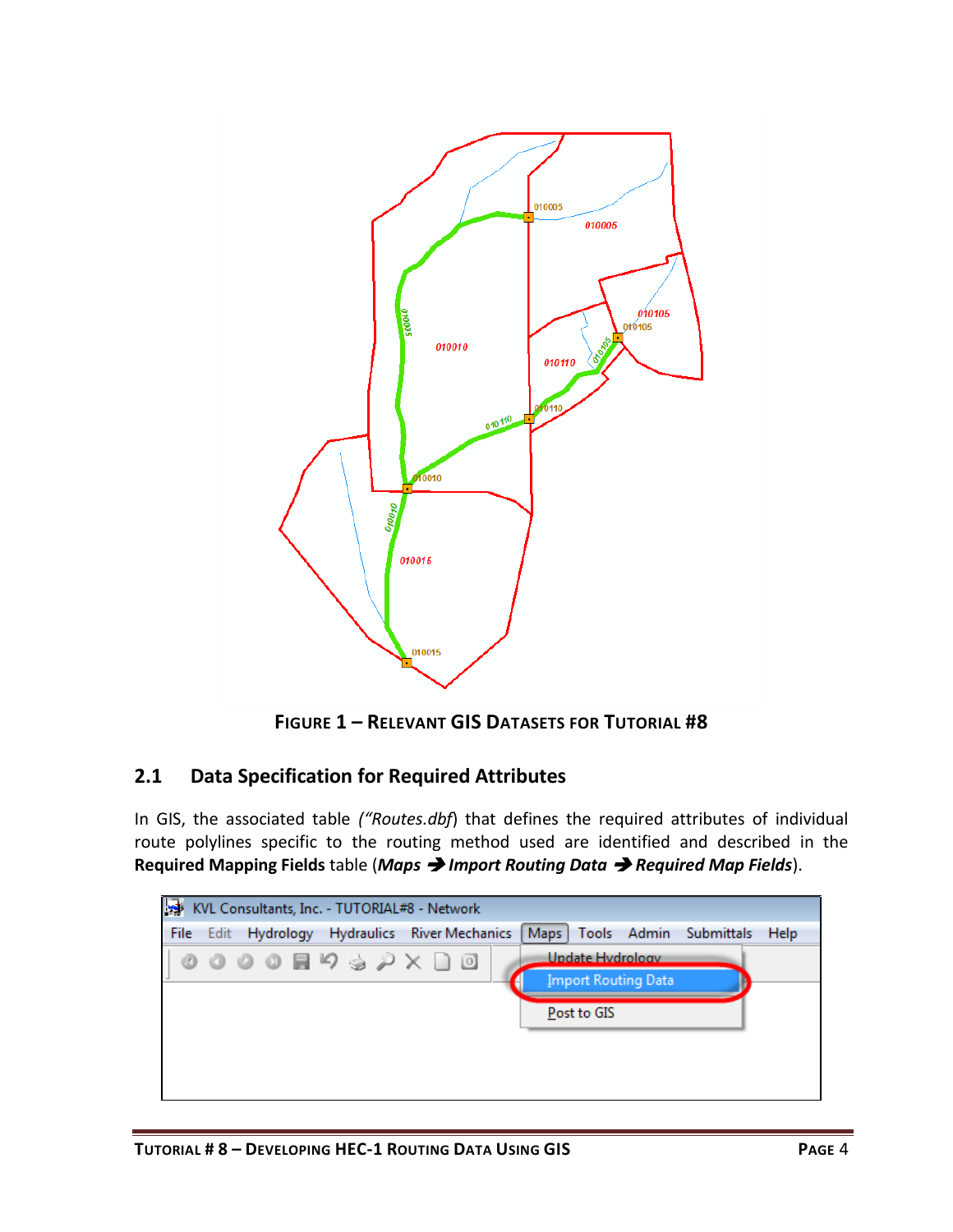| Import HEC-1 Routing Data from GIS Shape File - MB: 01 | -9<br>$\Box$                               |
|--------------------------------------------------------|--------------------------------------------|
| <b>HEC-1 Routing</b>                                   |                                            |
| Map H:\FCDMC\DDMSW530P\MAPS\TUTORIAL#8\ROUTING.SHP     | <b>by</b><br>Œ<br>Required Map Fields      |
|                                                        | Import Routing Data<br><b>O</b> lnfo<br>QK |

In this tutorial, which employs *Kinematic Wave* method for channel flow routing, the required attribute field names, data types and formats are provided in the said table. Specific to *Kinematic Wave* method, the table below lists the required attributes to be created and populated in the creation of the *"Routes.shp"* table:

| <b>Field Name</b>     | Type         | <b>Description</b>                     |  |  |  |  |  |
|-----------------------|--------------|----------------------------------------|--|--|--|--|--|
| <i><b>BASINID</b></i> | Character 2  | Major Basin ID (All)                   |  |  |  |  |  |
| ID                    | Character 6  | Routing ID (All)                       |  |  |  |  |  |
| <b>ROUTETYPE</b>      | Character 20 | Routing Type (Kinematic Wave)          |  |  |  |  |  |
| <i><b>LENGTH</b></i>  | Numeric 8.1  | Routing length in feet (All)           |  |  |  |  |  |
| USGE                  | Numeric 8.2  | Upstream ground elevation (All)        |  |  |  |  |  |
| DSGE                  | Numeric 8.2  | Downstream ground elevation (All)      |  |  |  |  |  |
| <b>MAN</b>            | Numeric 5.3  | Manning's n for channel (All)          |  |  |  |  |  |
| <b>ROUTESHAPE</b>     | Character 10 | Natural, Channel, Pipe, Box or Roadway |  |  |  |  |  |
| <b>WIDTH</b>          | Numeric 7.2  | Channel bottom width in feet           |  |  |  |  |  |
| Ζ                     | Numeric 5.2  | Channel side slopes (Z Hor:1 Ver)      |  |  |  |  |  |
| DIA                   | Numeric 5.2  | Pipe diameter in inches                |  |  |  |  |  |

#### **2.2 Populating the Required Attribute Data**

After the naming convention of attribute fields as well as their respective data types and formats are known, the attribute field data are created following those specifications. As an example and for illustration purposes, Route ID *"010005"* has the following field attribute data: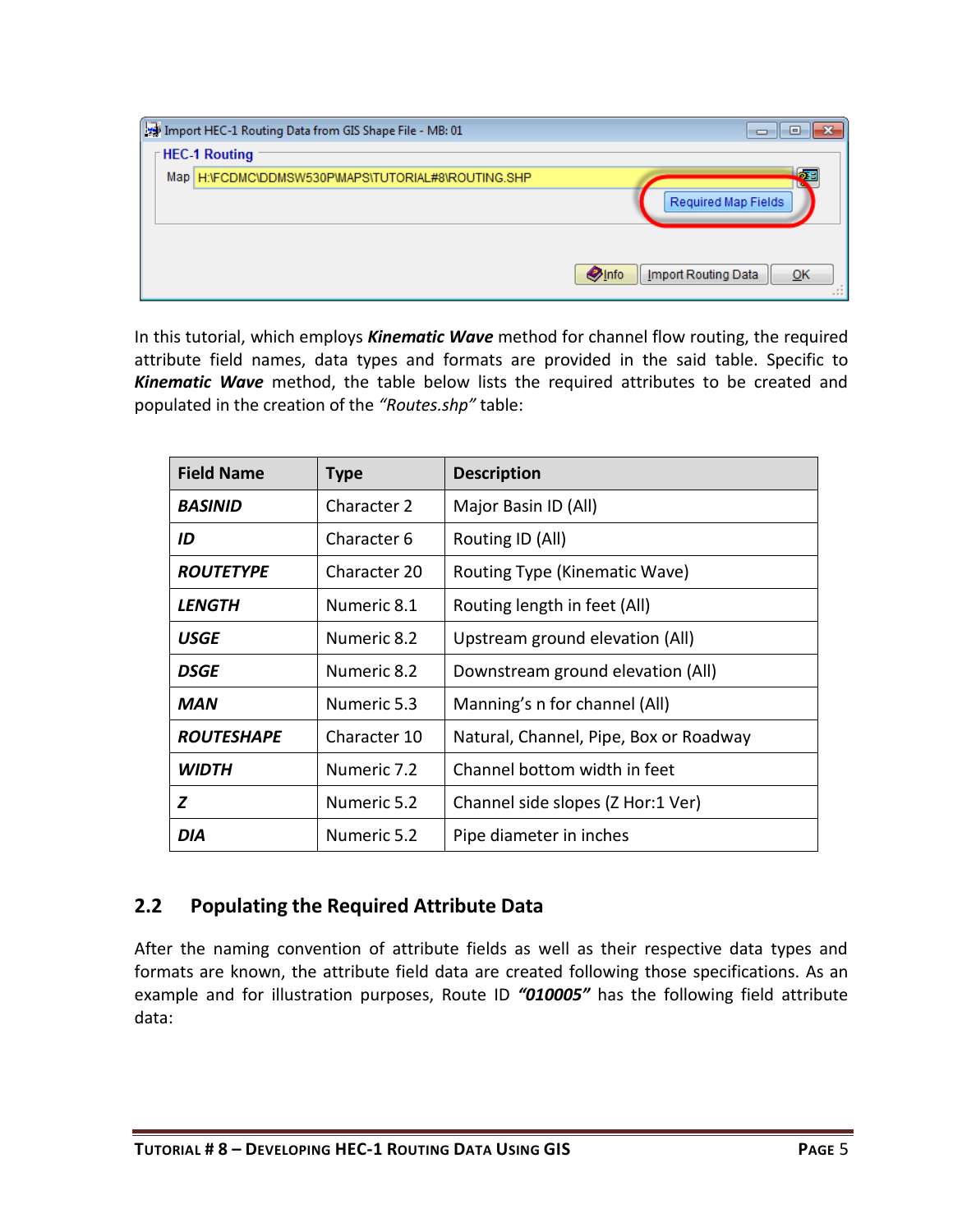| <b>Field Name</b>    | <b>Type</b>     | <b>Values</b>                   | <b>Description</b>                                                                                                                                                                     |
|----------------------|-----------------|---------------------------------|----------------------------------------------------------------------------------------------------------------------------------------------------------------------------------------|
| ID                   | Character 6     | 010005                          | The data is a string with a maximum of<br>6 characters.                                                                                                                                |
| <b>BASINID</b>       | Character 2     | 01                              | The data is a string with a maximum of<br>2 characters                                                                                                                                 |
| <b>ROUTETYPE</b>     | Character<br>20 | <b>Kinematic</b><br><b>Wave</b> | The data is a string with a maximum of<br>characters. (Other ROUTETYPE<br>20<br>Normal<br><b>Depth</b><br>options<br>are<br>and<br>Muskingum-Cunge)                                    |
| <i><b>LENGTH</b></i> | Numeric 8.1     | 3168.0                          | The data is numeric with 1-decimal<br>point precision.                                                                                                                                 |
| <b>USGE</b>          | Numeric 8.2     | 1585.00                         | The data is numeric with 2-decimal<br>point precision.                                                                                                                                 |
| <b>DSGE</b>          | Numeric 8.2     | 1540.00                         | The data is numeric with 2-decimal<br>point precision.                                                                                                                                 |
| <b>MAN</b>           | Numeric 5.3     | 0.040                           | The data is numeric with 3-point<br>decimal point precision                                                                                                                            |
| <b>ROUTESHAPE</b>    | Character<br>10 | <b>NATURAL</b>                  | The data is a string with a maximum of<br>10 characters. (Other ROUTESHAPE<br>options are: PIPE, BOX, CHANNEL, and<br>ROADWAY).                                                        |
| <b>WIDTH</b>         | Numeric 7.2     | 150.00                          | The data is numeric with 2-decimal<br>point precision.                                                                                                                                 |
| Z                    | Numeric 5.2     | 2.00                            | The data is numeric with 2-decimal<br>point precision.                                                                                                                                 |
| <b>DIA</b>           | Numeric 5.2     |                                 | The data is numeric with 2-decimal<br>point precision. This attribute field was<br>included<br>because<br>all<br>the<br>not<br>ROUTESHAPE used in the model are all<br><b>NATURAL.</b> |

The completed attribute table for the *"Routes.shp"* is shown below.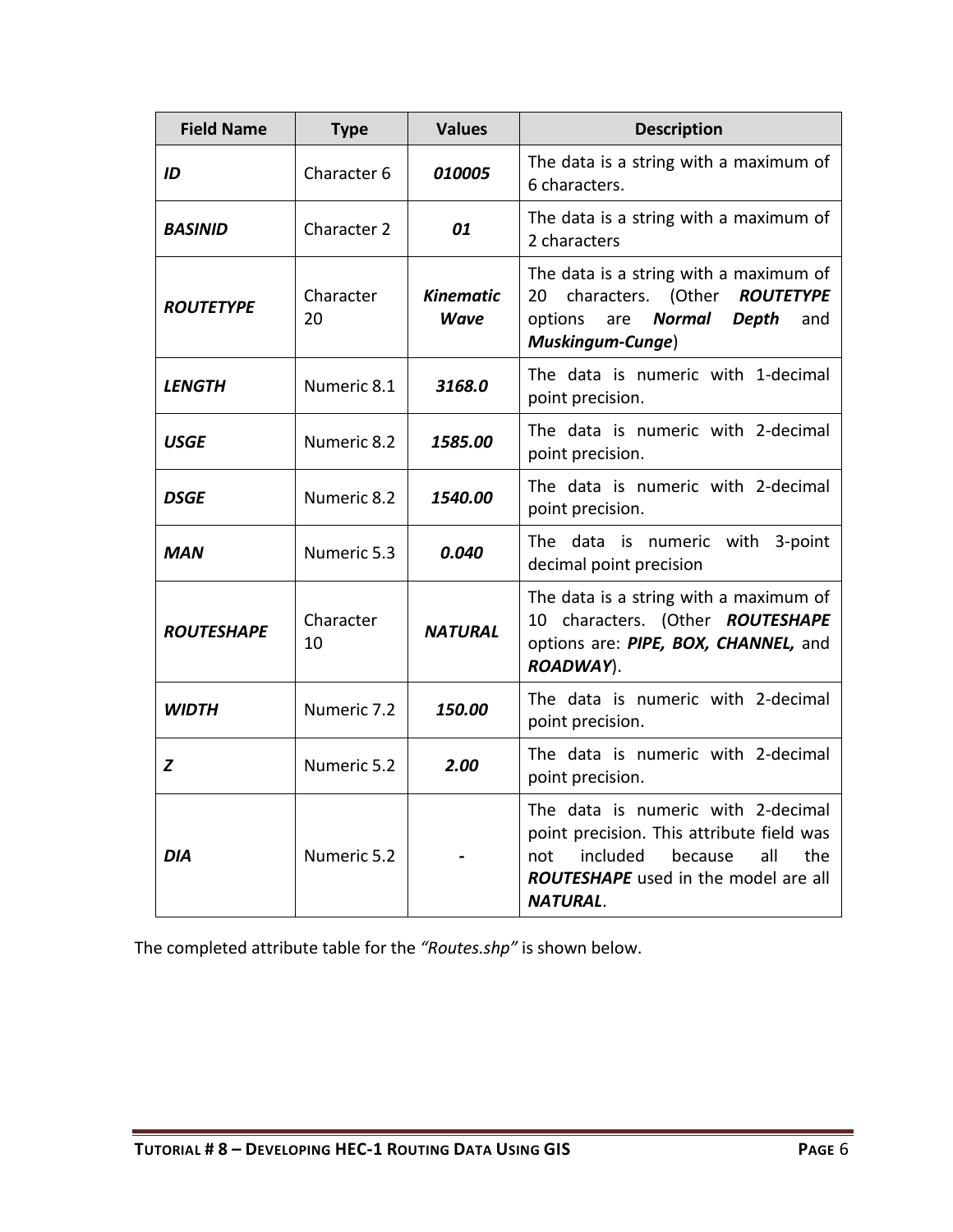|   | Table                                                       |                                                                        |        |                |                  |               |             |             |            |   |                   |              | $\Box$ $\times$ |
|---|-------------------------------------------------------------|------------------------------------------------------------------------|--------|----------------|------------------|---------------|-------------|-------------|------------|---|-------------------|--------------|-----------------|
|   |                                                             | $\mathbb{E} \cdot  \mathcal{B} \cdot  = \mathcal{B} \times \mathbb{E}$ |        |                |                  |               |             |             |            |   |                   |              |                 |
|   | Routes                                                      |                                                                        |        |                |                  |               |             |             |            |   |                   |              | x               |
|   | <b>FID</b>                                                  | Shape *                                                                | ID     | <b>BASINID</b> | <b>ROUTETYPE</b> | <b>LENGTH</b> | <b>USGE</b> | <b>DSGE</b> | <b>MAN</b> | z | <b>ROUTESHAPE</b> | <b>WIDTH</b> |                 |
| r | 0                                                           | Polyline                                                               | 010005 | 01             | Kinematic Wave   | 3168          | 1585        | 1540        | 0.04       | 2 | NATURAL           | 150          |                 |
|   |                                                             | Polyline                                                               | 010105 | 01             | Kinematic Wave   | 1091.8        | 1590        | 1555        | 0.04       | 2 | NATURAL           | 150          |                 |
|   | 2.                                                          | Polyline                                                               | 010110 | 01             | Kinematic Wave   | 1264.8        | 1555        | 1540        | 0.04       | 2 | NATURAL           | 150          |                 |
|   | 3.                                                          | Polyline                                                               | 010010 | 01             | Kinematic Wave   | 1589.8        | 1540        | 1480        | 0.04       | 2 | <b>NATURAL</b>    | 150          |                 |
|   | 信<br>(0 out of 4 Selected)<br>$1 \rightarrow H$<br>$14 - 4$ |                                                                        |        |                |                  |               |             |             |            |   |                   |              |                 |
|   | Routes                                                      |                                                                        |        |                |                  |               |             |             |            |   |                   |              |                 |

# <span id="page-6-0"></span>**3.0 UPDATE THE ROUTING DATA IN THE HEC-1 MODEL USING "ROUTES.SHP"**

To use the routing data assembled in GIS, open the **IMPORT HEC-1 ROUTING DATA FROM GIS SHAPE FILE** form (*Maps Import Routing Data).* Click the button located on the right side of the **HEC-1 Routing Map** textbox and navigate to the location of the *"Routes.shp"* or the flow routing shapefile that was created.

| Import HEC-1 Routing Data from GIS Shape File - MB: 01 | -9<br>$\Box$                          |
|--------------------------------------------------------|---------------------------------------|
| <b>HEC-1 Routing</b>                                   |                                       |
| Map H:\FCDMC\DDMSW530P\MAPS\TUTORIAL#8\ROUTING.SHP     |                                       |
|                                                        | Required Map Fields                   |
|                                                        |                                       |
|                                                        | Import Routing Data<br>$Q$ Info<br>QK |

Once the file has been located and selected, click *OK* to close the **OPEN DIALOG BOX**.

On the **IMPORT HEC-1 ROUTING DATA FROM GIS SHAPE FILE** form, click the *Import Routing Data* button. Click *Yes* to continue. Further, click *Yes* to close the **WARNING** form. Click *OK* to close the gridded **HEC-1 ROUTING DATA** form.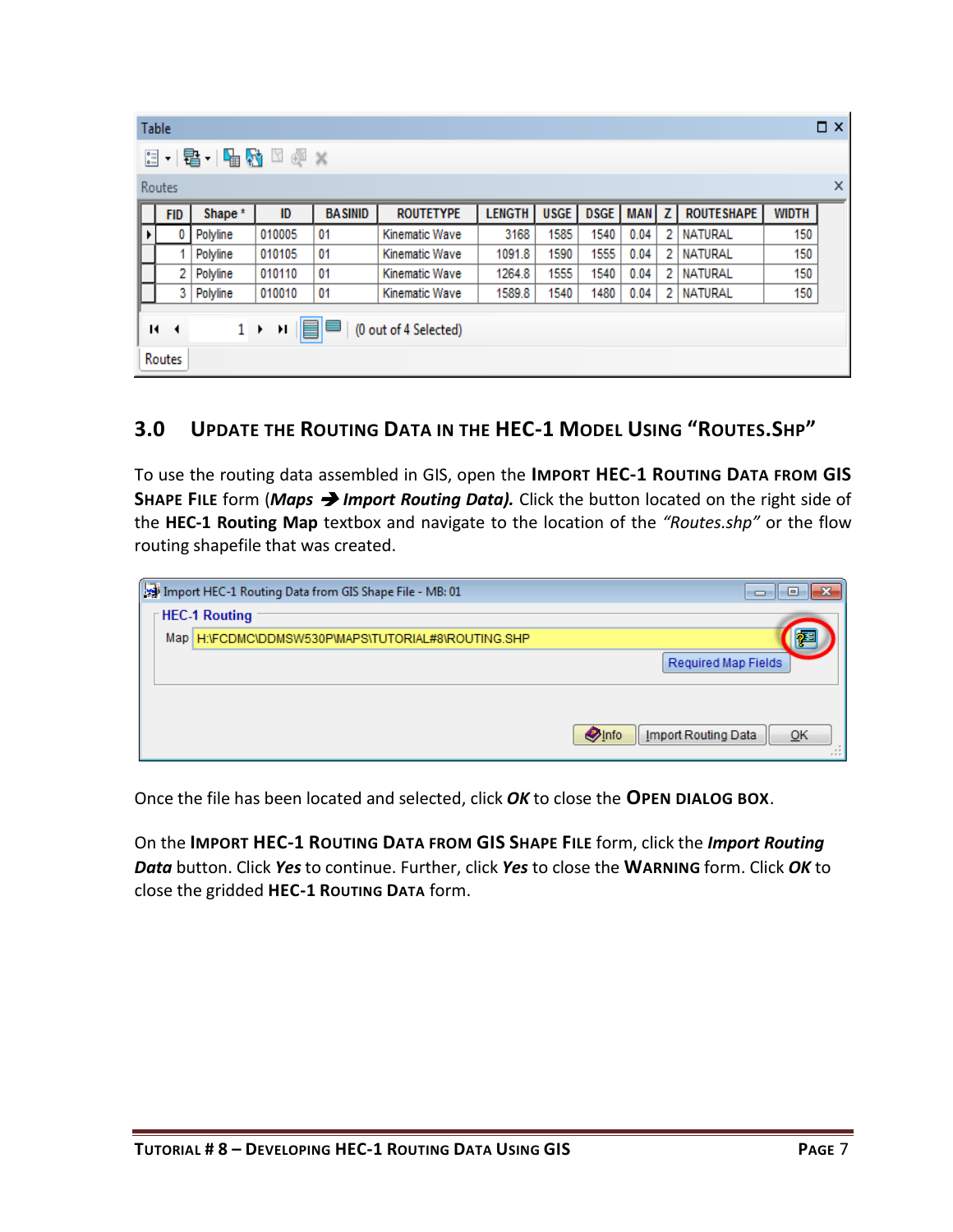|                 |        | HEC-1 Routing Data - MB: 01 -- Edit |        |                       |                                        |                   |     |           | $\Box$ $\Box$ $\mathbf{x}$        |
|-----------------|--------|-------------------------------------|--------|-----------------------|----------------------------------------|-------------------|-----|-----------|-----------------------------------|
| <b>Look for</b> |        |                                     | Route  |                       |                                        |                   |     |           |                                   |
|                 | $ID -$ | Type                                | ▲      | Major Basin ID        | ₽<br>01                                |                   |     |           |                                   |
|                 | 10005  | Kinematic Wave                      |        |                       |                                        |                   |     |           |                                   |
|                 | 010010 | Kinematic Wave                      |        | Route ID              | 010005                                 |                   |     |           |                                   |
|                 | 010105 | Kinematic Wave                      |        | Type                  | Kinematic Wave                         | $\overline{\rho}$ |     |           |                                   |
|                 | 010110 | Kinematic Wave                      |        |                       | Channel Loss                           |                   |     |           |                                   |
|                 |        |                                     |        | <b>Kinematic Wave</b> |                                        |                   |     |           |                                   |
|                 |        |                                     |        | Shape                 | <b>NATURAL</b><br>$\blacktriangledown$ |                   |     |           |                                   |
|                 |        |                                     |        | Length (ft)           | 3168.0                                 |                   |     |           |                                   |
|                 |        |                                     |        | Slope (ft/ft)         | 0.0142                                 |                   |     |           |                                   |
|                 |        |                                     |        | Man'g N               | 0.040                                  |                   |     |           |                                   |
|                 |        |                                     |        | Width (ft)            | 150.00                                 |                   |     |           |                                   |
|                 |        |                                     |        | Side Slope (h/v)      | 2.00                                   |                   |     |           |                                   |
|                 |        |                                     | ▲<br>▼ |                       |                                        |                   |     |           |                                   |
|                 |        |                                     |        | Save                  | Print<br>Cancel                        | Delete            | Add | <b>MB</b> | $\overline{\mathsf{O}}\mathsf{K}$ |

To validate if the imported routing data are correct, go through each individual data item by selecting the *Route ID*.

Click *OK* to close the **HEC-1 ROUTING DATA** form.

#### <span id="page-7-0"></span>**4.0 UPDATE THE HEC-1 MODEL NETWORK**

Select *Hydrology HEC-1 Network* to open the **HEC-1 MODEL NETWORK** form.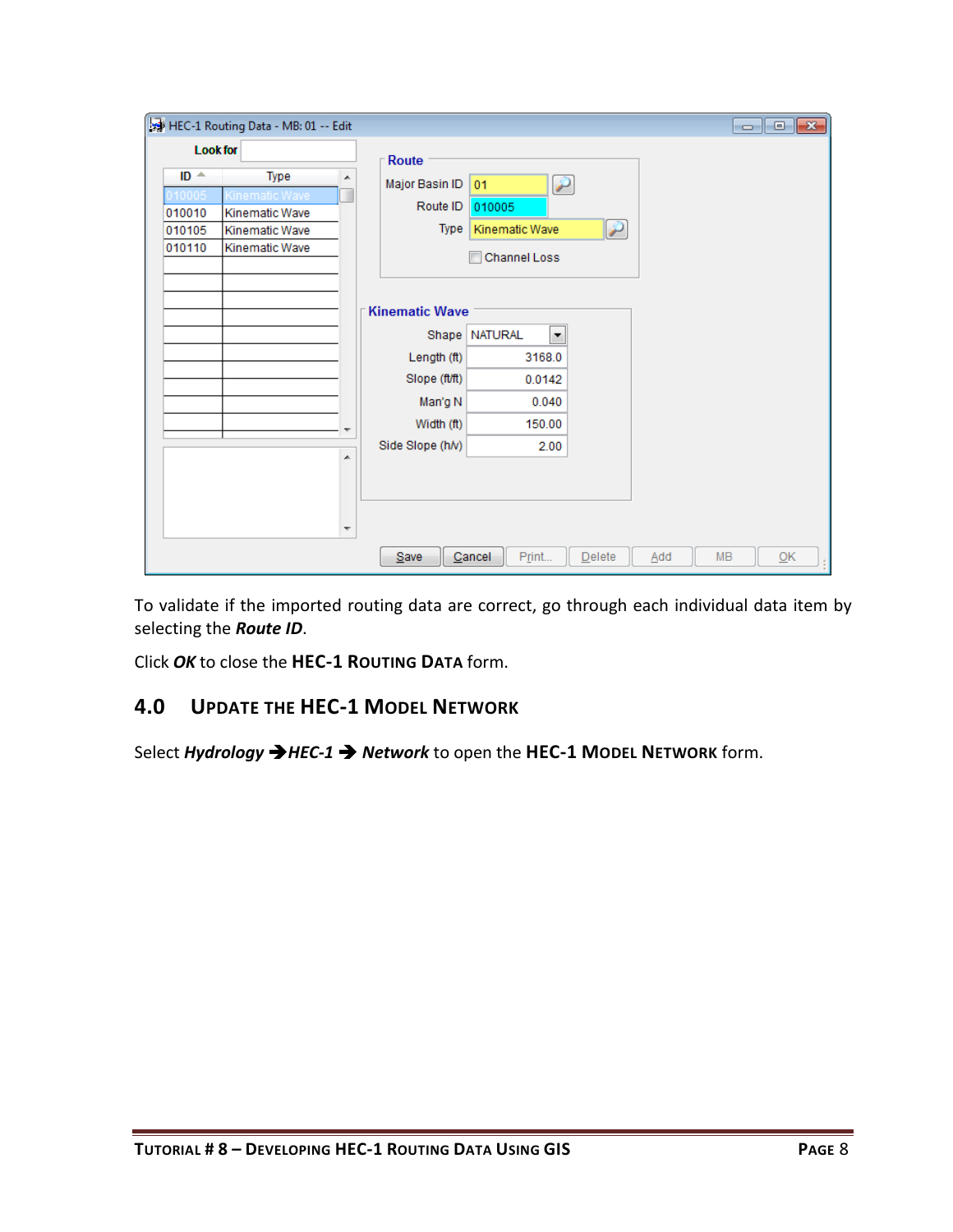|      | Look for   | HEC-1 Model Network - MB: 01  | Exclude |                  |       |               |     |                                 |               | $\Box$ olxi           |
|------|------------|-------------------------------|---------|------------------|-------|---------------|-----|---------------------------------|---------------|-----------------------|
| Sort | ID         | <b>Type</b>                   | ID      | Retrieve Combine | Area  |               |     | <b>Model Network</b><br>$MB$ 01 |               |                       |
|      | 10 010005  | <b>Basin</b>                  |         |                  |       |               |     | Sort                            | $10 \div$     |                       |
|      | 20 010005  | Route                         |         |                  |       |               |     |                                 |               |                       |
|      | 30 010105  | <b>Basin</b>                  |         |                  |       |               |     | Type Basin                      |               | O                     |
|      | 40 010105  | Route                         |         |                  |       |               |     | ID                              | 010005        |                       |
|      | 50 010110  | Basin                         |         |                  |       |               |     | KO Output                       |               | $0 - \square$ Tape 21 |
|      | 60 010110  | Combine                       |         | $\overline{2}$   |       |               |     |                                 |               |                       |
|      | 70 010110  | Route                         |         |                  |       |               |     |                                 |               |                       |
|      | 80 010010  | <b>Basin</b>                  |         |                  |       |               |     |                                 |               |                       |
|      | 90 010010  | Combine                       |         | 3                |       |               |     |                                 |               |                       |
|      | 100 010010 | Route                         |         |                  |       |               |     | <b>Basin</b>                    | <b>Divert</b> | ID                    |
|      | 110 010015 | <b>Basin</b>                  |         |                  |       |               |     | Combine                         | Retrieve      | $\pm$                 |
|      | 120 010015 | Combine                       |         | 2                |       |               |     |                                 |               |                       |
|      |            |                               |         |                  |       |               |     | Route                           | Storage       | <b>KM Comment</b>     |
|      |            |                               |         |                  |       |               |     | Hydrograph                      | Special Code  |                       |
|      |            |                               |         |                  |       |               |     |                                 |               |                       |
|      |            |                               |         |                  |       |               |     |                                 |               |                       |
|      |            |                               |         |                  |       |               |     |                                 |               |                       |
|      |            |                               |         |                  |       |               |     |                                 |               |                       |
|      |            | <b>Olnfo</b><br><b>Resort</b> |         | Copy             | Print | <b>Delete</b> | Add | <b>MB</b>                       | Create Draft  | QK                    |

Since the naming convention used for the flow routing data (Route *ID*s) have not changed, the original **HEC-1 MODEL NETWORK** should be correct. If changes were made on the Route *ID*s, the **HEC-1 MODEL NETWORK** should be updated to reflect the correct Route *ID*s.

To create a draft model using the updated routing data, click the *"Create Draft"* button at the bottom of the form. Click *Yes* to continue.



Click *OK* to close the **DRAFT HEC-1 MODEL NETWORK CREATED** form.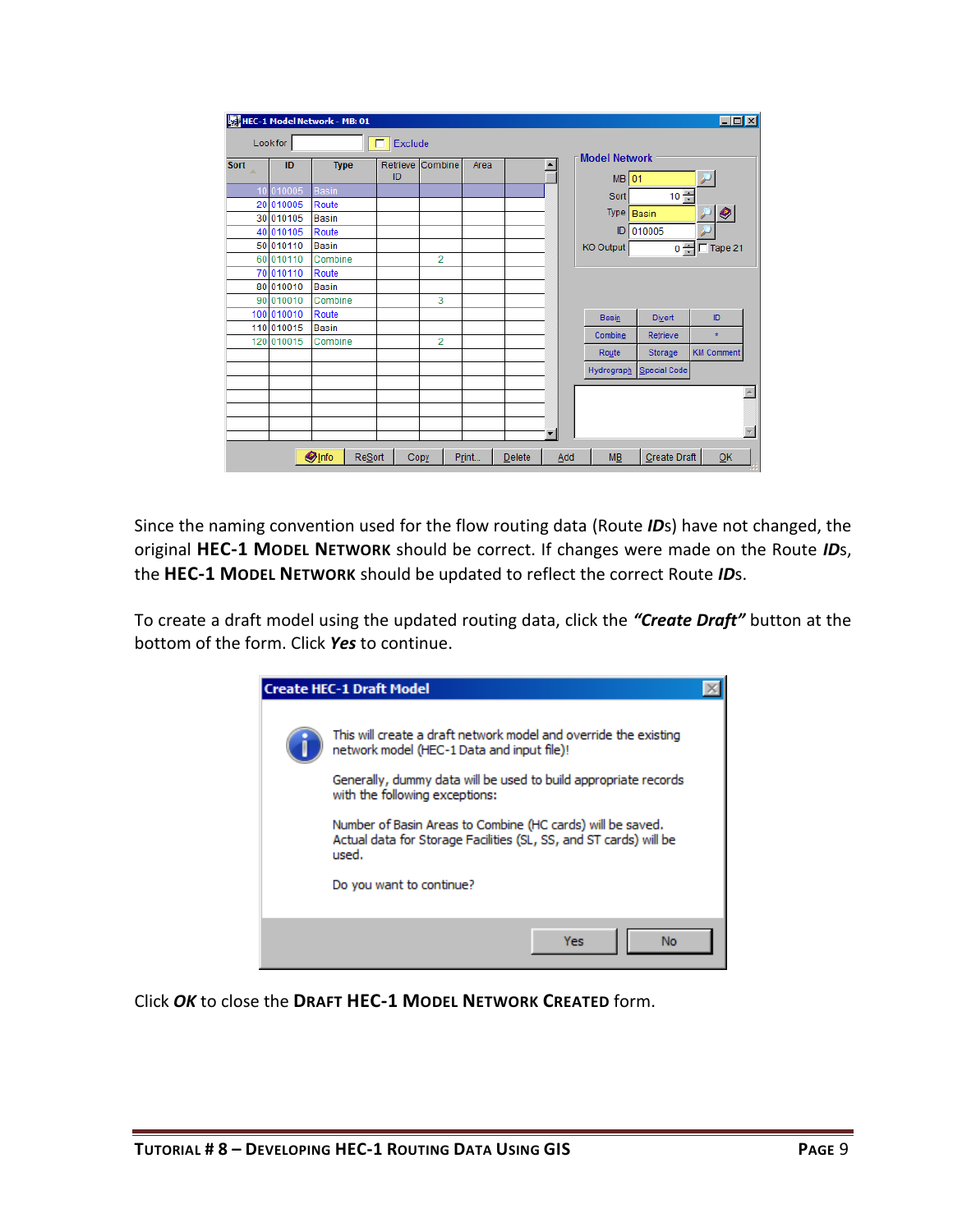

After exiting from the previous form, the program shows automatically the Draft "HEC-1 Model" file. Close the **Text Editor** after viewing file. Click *"OK"* to close the **HEC-1 MODEL NETWORK** form

# <span id="page-9-0"></span>**5.0 RUN THE DRAFT HEC-1 MODEL**

Select *Hydrology*  $\rightarrow$  HEC-1  $\rightarrow$  Model to access the HEC-1 model.

Check the **'***10 Year***'** Return Period and the *'Delete Prior Results***'** option. Uncheck all other return periods and options. Click *'Save'* to save the entered preferences.

| Run HEC-1 Model - MB: 01                                             |        |                |                                                                            |    |  |
|----------------------------------------------------------------------|--------|----------------|----------------------------------------------------------------------------|----|--|
| <b>Return Period</b>                                                 |        | <b>Options</b> |                                                                            |    |  |
| $\Box$ 2 Year<br>$\Box$ 5 Year<br>$\nabla$ 10 Year<br>$\Box$ 25 Year |        | Major Basin    | Multiple Basins<br>101<br>Update HEC-1<br><b>▽</b> Delete Prior Results    |    |  |
| $\Box$ 50 Year<br>$\Box$ 100 Year<br>Schematic<br><b>Olnfo</b>       | Output | Results        | <b>Select Custom Folder</b><br><b>Update Conveyance Flows</b><br>Run Model | OK |  |
|                                                                      |        |                |                                                                            |    |  |

Click *'Run Model'* to run the **Draft HEC-1 Model**. If the model runs without issues, it means that the HEC-1 Model Network that was built for the project is fine.

# <span id="page-9-1"></span>**6.0 RUN THE FINAL HEC-1 MODEL**

To run the model for all the return periods, click all the textboxes for the six return periods, and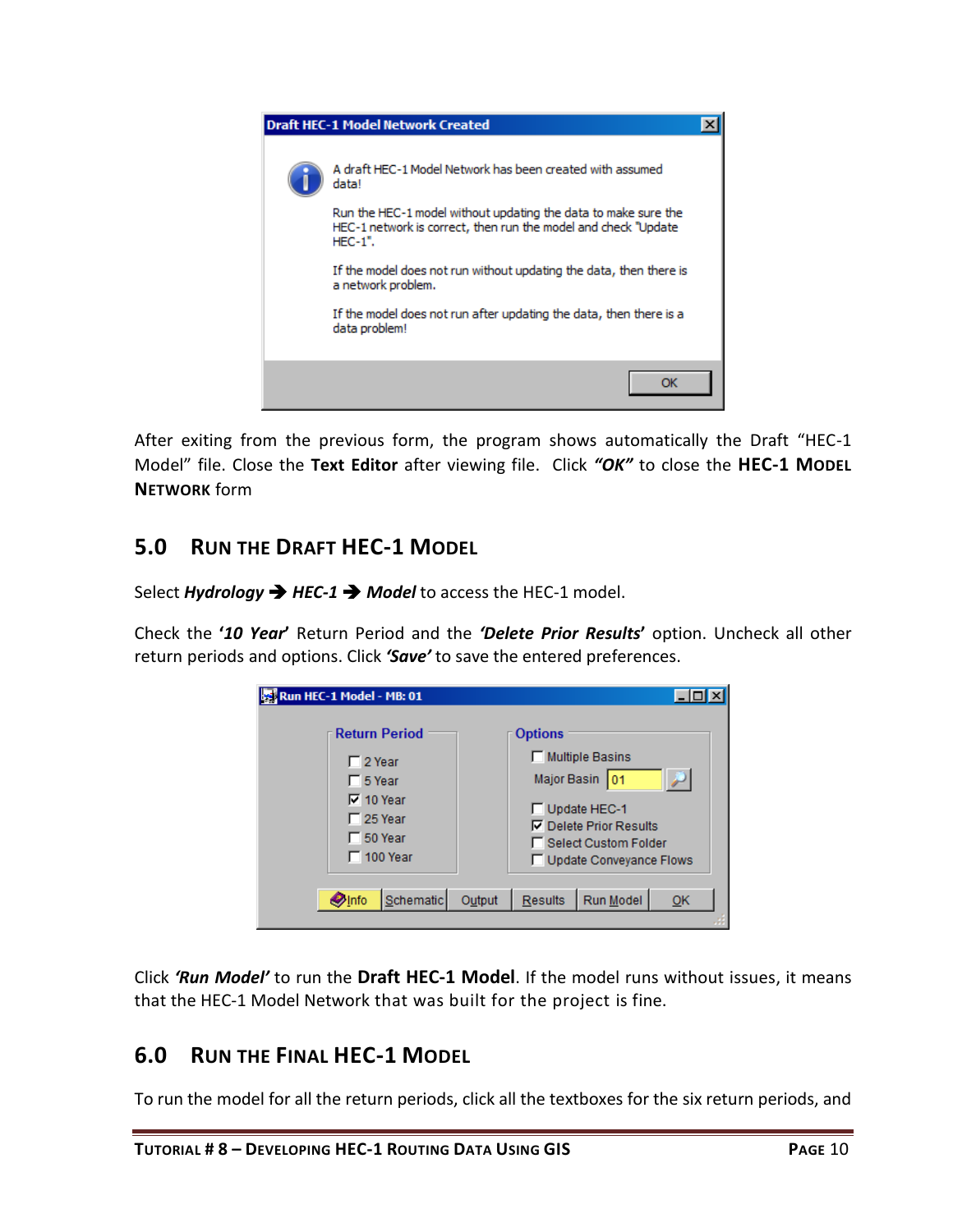then check the *"Update HEC-1"* and *"Delete Prior Results"* options. Click *"Save"* to save the execution settings and run the model by clicking the *"Run Model"* button.

| Run HEC-1 Model - MB: 01                                                      |        |                                                                                                             |
|-------------------------------------------------------------------------------|--------|-------------------------------------------------------------------------------------------------------------|
| <b>Return Period</b>                                                          |        | <b>Options</b>                                                                                              |
| $\nabla$ 2 Year                                                               |        | Multiple Basins                                                                                             |
| $\nabla$ 5 Year                                                               |        | Major Basin 01                                                                                              |
| $\nabla$ 10 Year<br>$\nabla$ 25 Year<br>$\nabla$ 50 Year<br>$\nabla$ 100 Year |        | <b>▽</b> Update HEC-1<br><b>▽</b> Delete Prior Results<br>Select Custom Folder<br>□ Update Conveyance Flows |
| Schematic<br><b>Olnfo</b>                                                     | Output | Run Model<br><b>Results</b><br>QK                                                                           |

If the model runs correctly, it means that the HEC-1 network and data are fine. The results can be viewed by clicking *'Results'*. A full output file can be viewed with the *'Output'* button, selecting the specific output file to view and pressing *'OK'*. The **100-Year Schematic** can be viewed by pressing the *'Schematic'* button. Press *'OK'* to close the **RUN HEC-1 MODEL** form.

# <span id="page-10-0"></span>**7.0 VIEW FLOW SUMMARY**

Select *Hydrology* **→ HEC-1** → Flow Summary to access the HEC-1 model results. Click *'View'* to view other summary items.

|                      |                  | HEC-1 Flow Summary - FLOWS - MB: 01 |              |        |                |       |       |       | -- 0      | $\parallel x$             |   |  |  |
|----------------------|------------------|-------------------------------------|--------------|--------|----------------|-------|-------|-------|-----------|---------------------------|---|--|--|
|                      | Look for         |                                     |              |        |                |       |       |       |           |                           |   |  |  |
| ID                   | Sort $\triangle$ | <b>Type</b>                         | Area         | 2 Yr   | 5 Yr           | 10 Yr | 25 Yr | 50 Yr | 100 Yr    |                           | ▲ |  |  |
| )10005               |                  | drograph                            | 0.0          |        |                |       |       |       |           |                           |   |  |  |
| 010005               | 20               | Routed                              | 0.06         | 34     | 45             | 62    | 85    | 103   | 127       |                           |   |  |  |
| 010105               | 30               | Hydrograph                          | 0.02         | 7      | 10             | 16    | 26    | 33    | 42        |                           |   |  |  |
| 010105               | 40               | Routed                              | 0.02         | 7      | 9              | 15    | 25    | 33    | 41        |                           |   |  |  |
| 010110               | 50               | Hydrograph                          | 0.02         | 7      | 10             | 14    | 21    | 27    | 34        |                           |   |  |  |
| 010110               | 60               | Combined                            | 0.05         | 13     | 18             | 28    | 46    | 59    | 74        |                           |   |  |  |
| 010110               | 70               | Routed                              | 0.05         | 13     | 18             | 28    | 44    | 58    | 73        |                           |   |  |  |
| 010010               | 80               | Hydrograph                          | 0.14         | 34     | 52             | 79    | 118   | 151   | 187       |                           |   |  |  |
| 010010               | 90               | Combined                            | 0.25         | 76     | 108            | 154   | 236   | 298   | 365       |                           |   |  |  |
| 010010               | 100              | Routed                              | 0.25         | 75     | 105            | 153   | 234   | 293   | 364       |                           |   |  |  |
| 010015               | 110              | Hydrograph                          | 0.10         | 54     | 80             | 108   | 148   | 178   | 209       |                           |   |  |  |
| 010015               | 120              | Combined                            | 0.35         | 88     | 128            | 186   | 284   | 364   | 456       |                           |   |  |  |
|                      |                  |                                     |              |        |                |       |       |       |           |                           |   |  |  |
|                      |                  |                                     |              |        |                |       |       |       |           |                           |   |  |  |
|                      |                  |                                     |              |        |                |       |       |       |           |                           |   |  |  |
|                      |                  |                                     |              |        |                |       |       |       |           |                           |   |  |  |
|                      |                  |                                     |              |        |                |       |       |       |           |                           |   |  |  |
| $\blacktriangleleft$ |                  | m                                   |              |        |                |       |       |       |           | r                         |   |  |  |
|                      |                  |                                     |              | Export |                |       |       |       | <b>MB</b> |                           |   |  |  |
|                      |                  |                                     | <b>Olnfo</b> |        | Storage Detail |       | Print | View  |           | $\overline{\mathsf{O}}$ K |   |  |  |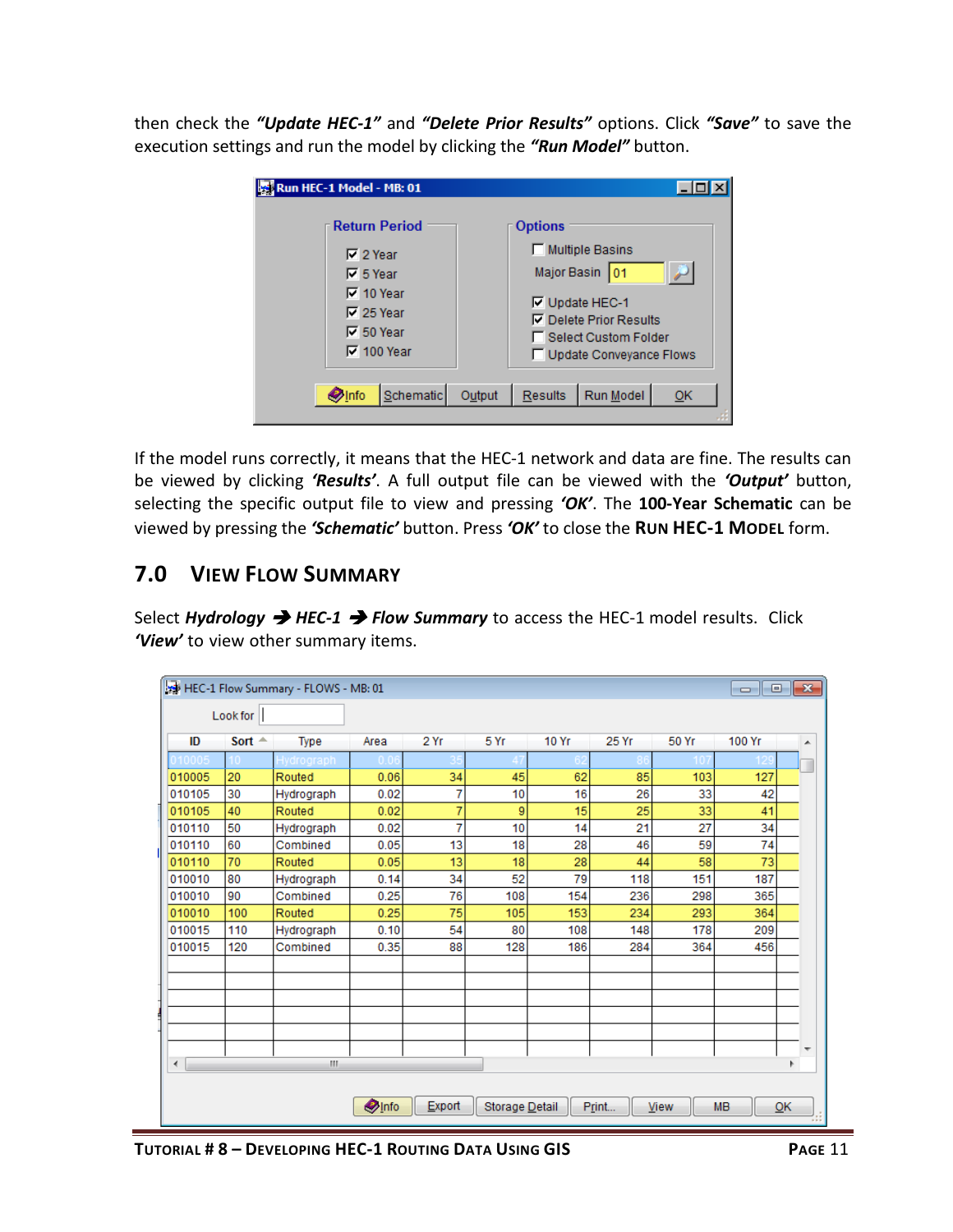|                                              | <b>Select Option</b>          |
|----------------------------------------------|-------------------------------|
| <b>Model View</b>                            | Option<br>All<br>Hydrograph   |
| View Option<br>View   Flows<br>Option<br>All | Routed<br>Combined<br>Storage |
| $\bullet$ Info<br>QK                         | Cancel<br>QK<br>al.           |

### <span id="page-11-0"></span>**8.0 BACKUP PROJECT**

Select *File Project Management* to access the **PROJECT MANAGEMENT** form. Select *'Backup Project'* as the *Action* and *TUTORIAL#8* as the project (use the adjacent button to select). Click the *'Backup'* button to create a backup copy of the project. Select the directory where the backup file should go and finally click *'OK'* after a directory has been chosen. Click *"Yes"* to confirm.

| Project Management                                                                                      |                           | $\mathbf{z}$ |
|---------------------------------------------------------------------------------------------------------|---------------------------|--------------|
| <b>Action</b><br><br>Copy Project<br><b>Backup Project</b><br>Import Project<br>Clean Up Orphan Records | From Project   TUTORIAL#8 |              |
|                                                                                                         | Backup<br><b>O</b> lnfo   | QK           |